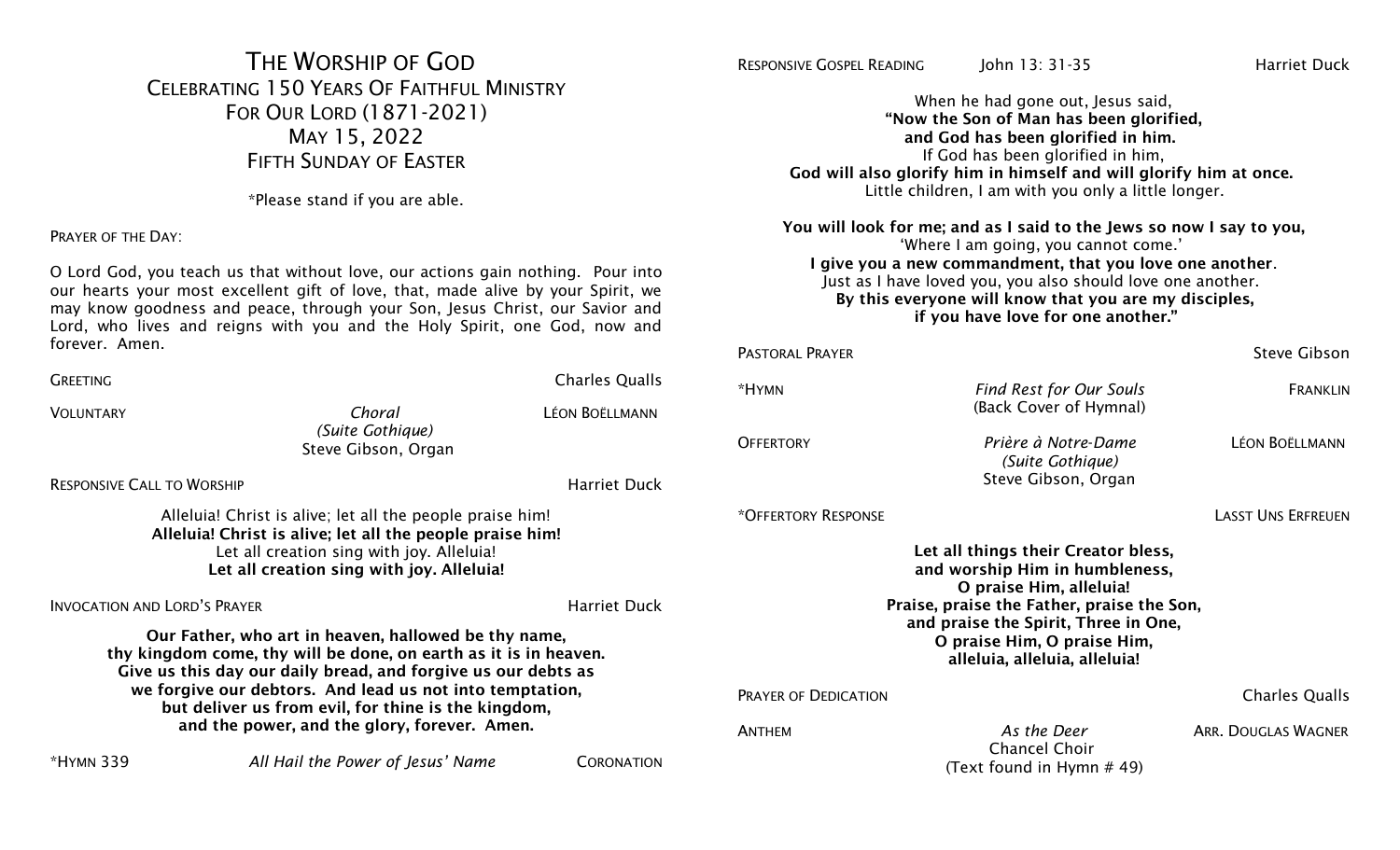| Psalm 98                                                    | <b>Charles Qualls</b>                                                                                                                                                                                                               |  |  |  |  |
|-------------------------------------------------------------|-------------------------------------------------------------------------------------------------------------------------------------------------------------------------------------------------------------------------------------|--|--|--|--|
|                                                             |                                                                                                                                                                                                                                     |  |  |  |  |
|                                                             |                                                                                                                                                                                                                                     |  |  |  |  |
|                                                             |                                                                                                                                                                                                                                     |  |  |  |  |
|                                                             | <b>Charles Qualls</b>                                                                                                                                                                                                               |  |  |  |  |
| Sing a New Song!                                            |                                                                                                                                                                                                                                     |  |  |  |  |
|                                                             |                                                                                                                                                                                                                                     |  |  |  |  |
|                                                             | <b>LAUDES DOMINI</b>                                                                                                                                                                                                                |  |  |  |  |
|                                                             | <b>Charles Qualls</b>                                                                                                                                                                                                               |  |  |  |  |
|                                                             |                                                                                                                                                                                                                                     |  |  |  |  |
|                                                             | <b>CORONATION</b>                                                                                                                                                                                                                   |  |  |  |  |
| O that with yonder sacred throng, we at His feet may fall!  |                                                                                                                                                                                                                                     |  |  |  |  |
| We'll join the everlasting song, and crown Him Lord of all; |                                                                                                                                                                                                                                     |  |  |  |  |
|                                                             | Pew Bible Old Testament, Pages 551-552<br>This is the Word of the Lord<br><b>Thanks be to God.</b><br>Series: Walking With The Psalms<br>When Morning Gilds the Skies<br>*CONGREGATIONAL RESPONSE All Hail the Power of Jesus' Name |  |  |  |  |

we'll join the everlasting song, and crown Him Lord of all.

VOLUNTARY *Toccata (Suite Gothique)* Steve Gibson, Organ LÉON BOËLLMANN



208 North High Street, Franklin, Virginia 23851 757-562-5135 [www.franklinbaptist.org](http://www.franklinbaptist.org/)<br>
The discrimination of facebook

EVERY MEMBER A MINISTER Charles. L. Qualls, *Senior Pastor* Steven R. Gibson*, Associate Pastor/Music* Sharon James, *Associate Pastor/Education Emeritus* 

This worship service is broadcast on radio WLQM – 1250 AM and PRAISE 99.1 FM Facebook Live @ 11:00 AM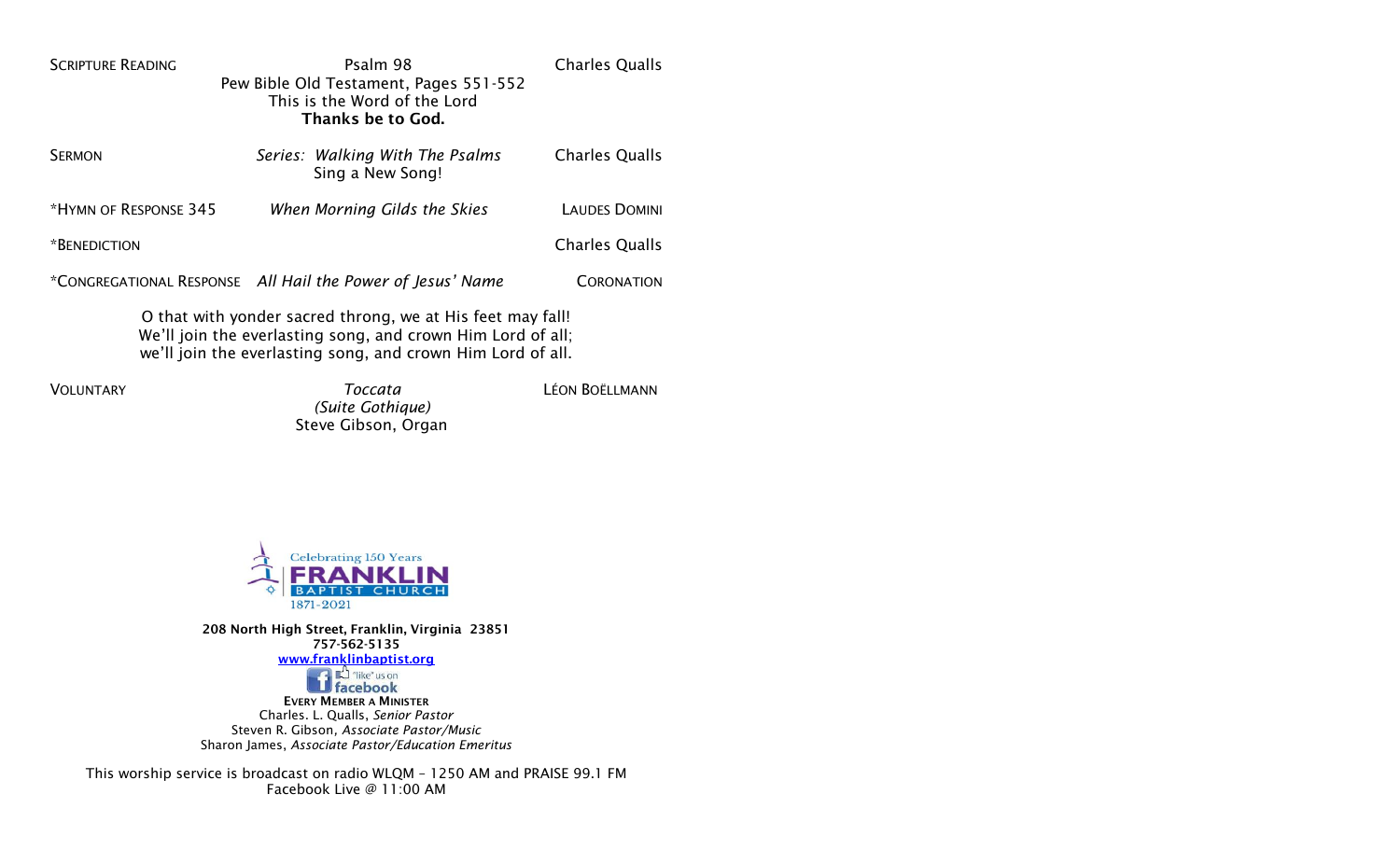#### Franklin Baptist Church – May 15, 2022

#### *Welcome Guests*

We are always grateful to welcome guests who worship with us! Please complete the brief information card found in the pew rack, directly in front of you and place it in the offering plate.

#### *Church Offerings*

Help our church remain vital by continuing to give. Gifts can be made online on our website at franklinbaptist.org/onlinegiving or mail your offering to the church. Thank you for your faithful and generous support!

#### *Franklin Cooperative Ministry*

Franklin Cooperative Ministry is in need of the following items: Canned meats and peanut butter.

# *Altar Flowers*

Each Sunday, the beauty of our Sanctuary shines through our livestreamed service and flowers on the Altar table. You can honor or remember a family member or friend by placing flowers on the Altar table.

To reserve your preferred date, simply call the church office to be added to the Sunday Flower List.



*Walking with The Psalms A Spring Sermon Series*

Join us on Sundays at 11:00 AM!



Scholarship applications for members of Franklin Baptist Church can be mailed or emailed to you by calling or emailing Eliza Rainey, scholarship committee chair, at 562-2949, 377-7523 or epr321@charter.net.

#### The deadline for returning applications is Monday, May 30th.

If the application is emailed to you, please print it out, complete it and return with documents by mail to:

Eliza Rainey 321 Meadow Lane Franklin, VA 23851

If you have questions, you may call or text Eliza.





Wednesday morning bible study, dinner and adult bible study will resume again in September after our summer break.



*Faith on Draft – May 24, 2022*

Topic: What Does It Mean to Be Saved?

Come join us on May 24<sup>th</sup> at Serve Restaurant (Special Events Room) at 6:30 PM.



Please note the change in the church office hours during the summer months. The office will close at Noon on Fridays beginning on May 27 th and will resume normal hours on Friday, September 9<sup>th</sup>. For the Memorial Day weekend, we will re-open on Tuesday, May 31st.